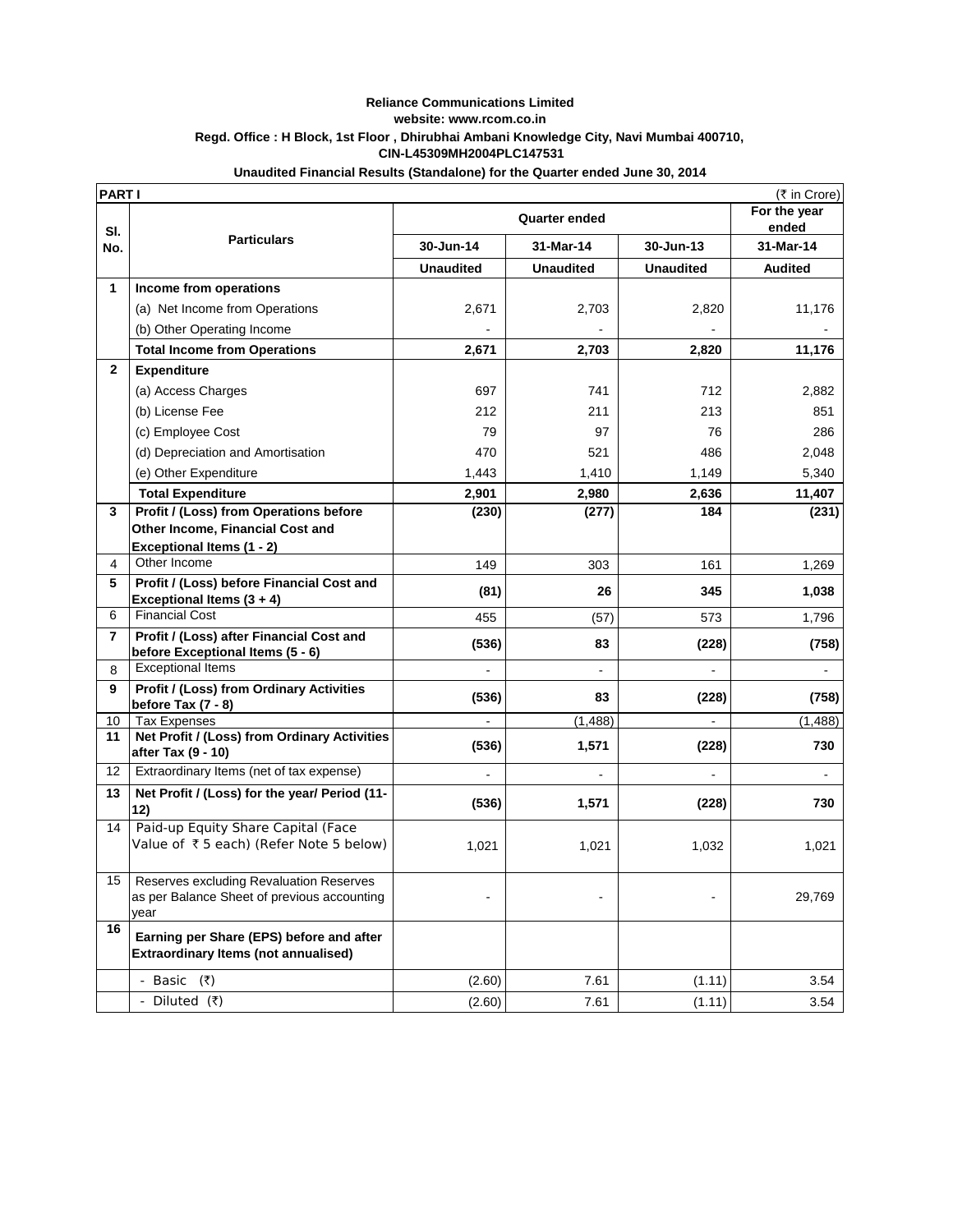| <b>PART II</b>            |                                                     |                  |                  |                  |                             |  |
|---------------------------|-----------------------------------------------------|------------------|------------------|------------------|-----------------------------|--|
| <b>Select Information</b> |                                                     |                  |                  |                  |                             |  |
|                           | <b>Particulars</b>                                  | Quarter ended    |                  |                  | For the year                |  |
| SI.<br>No.                |                                                     | 30-Jun-14        | 31-Mar-14        | 30-Jun-13        | 31-Mar-14                   |  |
|                           |                                                     | <b>Unaudited</b> | <b>Unaudited</b> | <b>Unaudited</b> | <b>Audited</b>              |  |
| A                         | <b>Particulars of Shareholding</b>                  |                  |                  |                  |                             |  |
| $\mathbf{1}$              | <b>Public Shareholding</b>                          |                  |                  |                  |                             |  |
|                           | Number of Shares                                    | 664,717,704      | 664,717,704      | 663,318,324      | 664,717,704                 |  |
|                           | Percentage of Shareholding                          | 32.20%           | 32.20%           | 32.14%           | 32.20%                      |  |
| $\overline{2}$            | <b>Promoters and Promoter Group</b><br>Shareholding |                  |                  |                  |                             |  |
|                           | (a) Pledged / Encumbered                            |                  |                  |                  |                             |  |
|                           | - Number of Shares                                  | Nil              | Nil              | Nil              | Nil                         |  |
|                           | - Percentage of Shares (as a % of the total         |                  |                  |                  |                             |  |
|                           | shareholding of promoters and Promoter              | N.A.             | N.A.             | N.A.             | N.A.                        |  |
|                           | Group)                                              |                  |                  |                  |                             |  |
|                           | - Percentage of Shares (as a % of the total         | N.A.             | N.A.             | N.A.             | N.A.                        |  |
|                           | share capital of the company)                       |                  |                  |                  |                             |  |
|                           | (b) Non-encumbered<br>- Number of Shares            |                  |                  | 1,400,708,557    |                             |  |
|                           | - Percentage of Shares (as a % of the total         | 1,399,309,177    | 1,399,309,177    |                  | 1,399,309,177               |  |
|                           | shareholding of promoters and Promoter              | 100.00%          | 100.00%          | 100.00%          | 100.00%                     |  |
|                           | Group)                                              |                  |                  |                  |                             |  |
|                           | - Percentage of Shares (as a % of the total         | 67.80%           | 67.80%           | 67.86%           | 67.80%                      |  |
|                           | share capital of the company)                       |                  |                  |                  |                             |  |
| в                         | <b>Investor Complaints</b>                          |                  |                  |                  |                             |  |
|                           | <b>Particulars</b>                                  |                  |                  |                  | Quarter ended June 30, 2014 |  |
|                           | Pending at the beginning of the quarter             |                  |                  |                  | <b>NIL</b>                  |  |
|                           | Received during the quarter                         |                  |                  |                  | 12                          |  |
|                           | Disposed of during the quarter                      |                  |                  |                  | 12                          |  |
|                           | Remaining unresolved at the end of the quarter      |                  |                  |                  | <b>NIL</b>                  |  |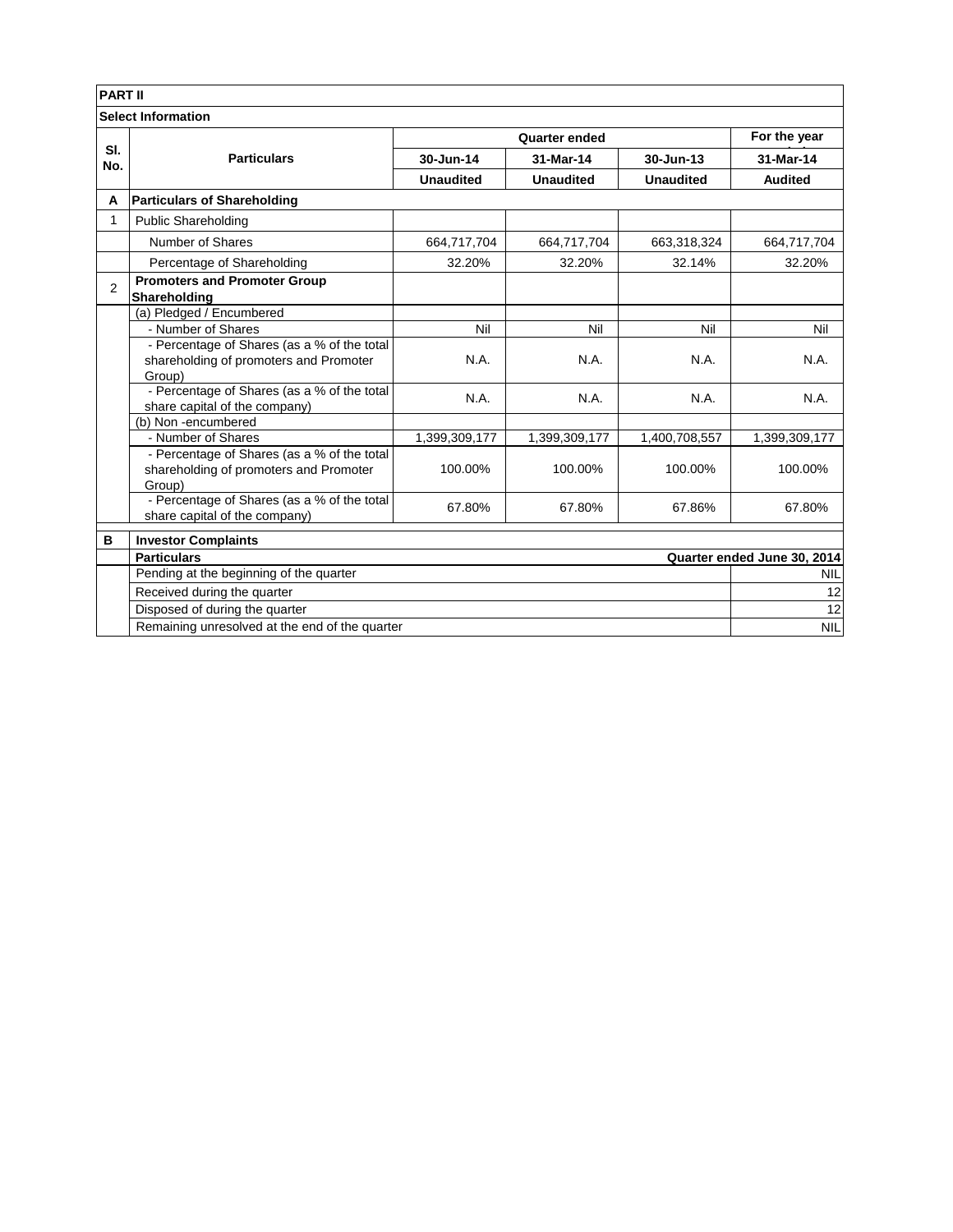## **Notes**

- 1. Figures of the previous period have been regrouped and reclassified, wherever required.
- 2. During the quarter, the Company undertook Qualified Institutional Placement (QIP), as authorised by the Board of Directors, at its meeting held on June 24, 2014, for issuance of 33,82,86,197 Equity Shares of face value of  $\bar{\tau}$  5/- each to Qualified Institutional Buyers at a price of ₹ 142.14 per Equity Share, including share premium of ₹ 137.14 per Equity Share, aggregating to  $\bar{\tau}$  4,808.40 crore in accordance with the Securities and Exchange Board of India (Issue of Capital and Disclosure Requirement) Regulations, 2009 (SEBI ICDR Regulations) and Section 42 of the Companies Act, 2013 and the Rules made there under. The QIP issue was closed on June 27, 2014 and consequently, the said Equity Shares were allotted on July 2, 2014.

Further, as approved at the Extraordinary General Meeting (EGM) of the members of the Company held on July 24, 2014, the Committee of Directors has, on August 7, 2014, allotted 8,66,66,667 Warrants entitling for subscription of equivalent number of Equity Shares of ₹ .5/- each at a price of ₹150/- per Warrant (including share premium of ₹ 145 per Equity Share) (up to  $\bar{\tau}$  1,300 crore) under preferential allotment, to the Promoter Group entity, as per the applicable provisions of the SEBI ICDR Regulations. 50% of the issue price has been received on the date of allotment of the said Warrants and the balance 50% will be receivable on or before March 31, 2015.

- 3. Pursuant to the Schemes of Arrangement ("the Schemes") sanctioned by the Hon'ble High Court of Judicature at Bombay, exchange variation on account of changes in exchange rates including amortisation of the balance in "Foreign Currency Monetary Item Translation Difference Account (FCMITDA)" and depreciation consequent to addition of exchange differences aggregating to  $\bar{\tau}$  119 crore during the quarter ended June 30, 2014, are withdrawable from General Reserve. These withdrawable items are not considered in the accounts for the quarter ended on June 30, 2014 and consequently no withdrawal has been made. The necessary effects, if any, will be carried out at the year end. The Company has as permitted under the said Schemes adjusted additional depreciation of  $\bar{\tau}$  294 crore, arising on fair value of the assets, for the quarter by withdrawing an equivalent amount from General Reserve.
- 4. Pursuant to the Companies Act, 2013 (the Act) becoming effective from April 1, 2014, the Company has adopted estimated useful life of fixed assets as stipulated under Schedule II to the Act, except in case of some of its telecommunication equipments, as legally advised and as permitted by the said Schedule, where, based on condition of such telecommunication equipments, regular maintenance schedule, material of construction and past experience the Company has considered useful life of 20 years instead of 18 years applied hitherto.